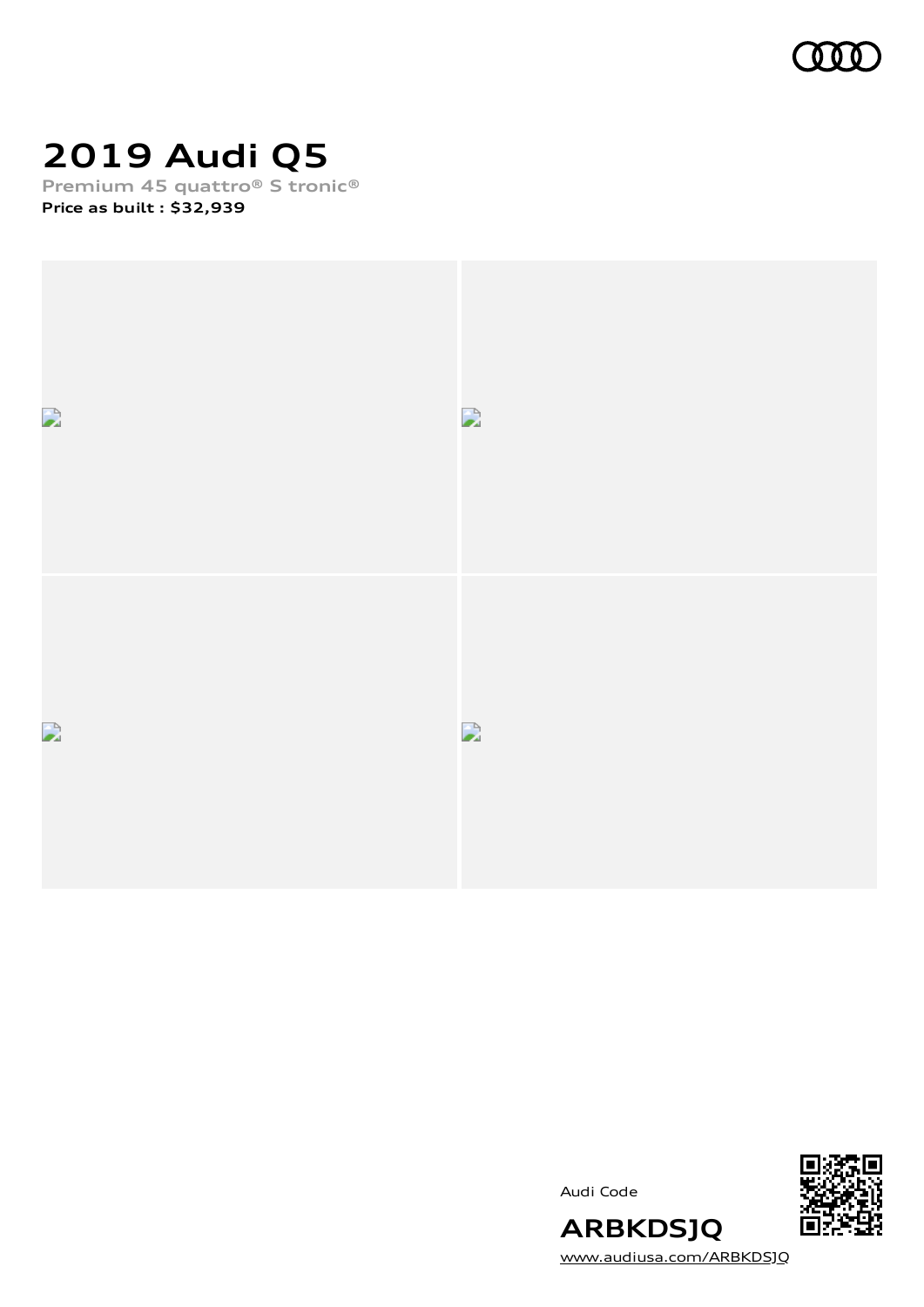### **Summary**

**Audi 2019 Audi Q5** Premium 45 quattro® S tronic®

**Price as buil[t](#page-10-0)** \$32,939

### **Exterior colour**

Glacier White metallic

### $\overline{\phantom{a}}$

#### **Further Information**

|                 | N٥           |
|-----------------|--------------|
| Mileage         | 32,425 miles |
| Type of vehicle | Used car     |

**Warranty**

#### **Interior colour**

| Seats     | Atlas Beige              |
|-----------|--------------------------|
| Dashboard | Granite Gray/Atlas Beige |
| Carpet    | Granite Gray             |
| Headliner | Atlas Beige              |

#### **Audi Code** ARBKDSJQ

**Your configuration on www.audiusa.com** [www.audiusa.com/ARBKDSJQ](https://www.audiusa.com/ARBKDSJQ)

**Commission number** 520869a10a0e09a92577

### **Technical Specifications**

| Engine type                  | 2.0-liter four-cylinder                       |
|------------------------------|-----------------------------------------------|
| stroke                       | Displacement/Bore and 1,984/82.5 x 92.8 cc/mm |
| Torque                       | 273 @ 1,600 - 4,500 lb-ft@rpm                 |
| Top track speed              | 130 mph mph $1$                               |
| Acceleration (0 - 60<br>mph) | 5.9 seconds seconds                           |
| Recommended fuel             | Premium                                       |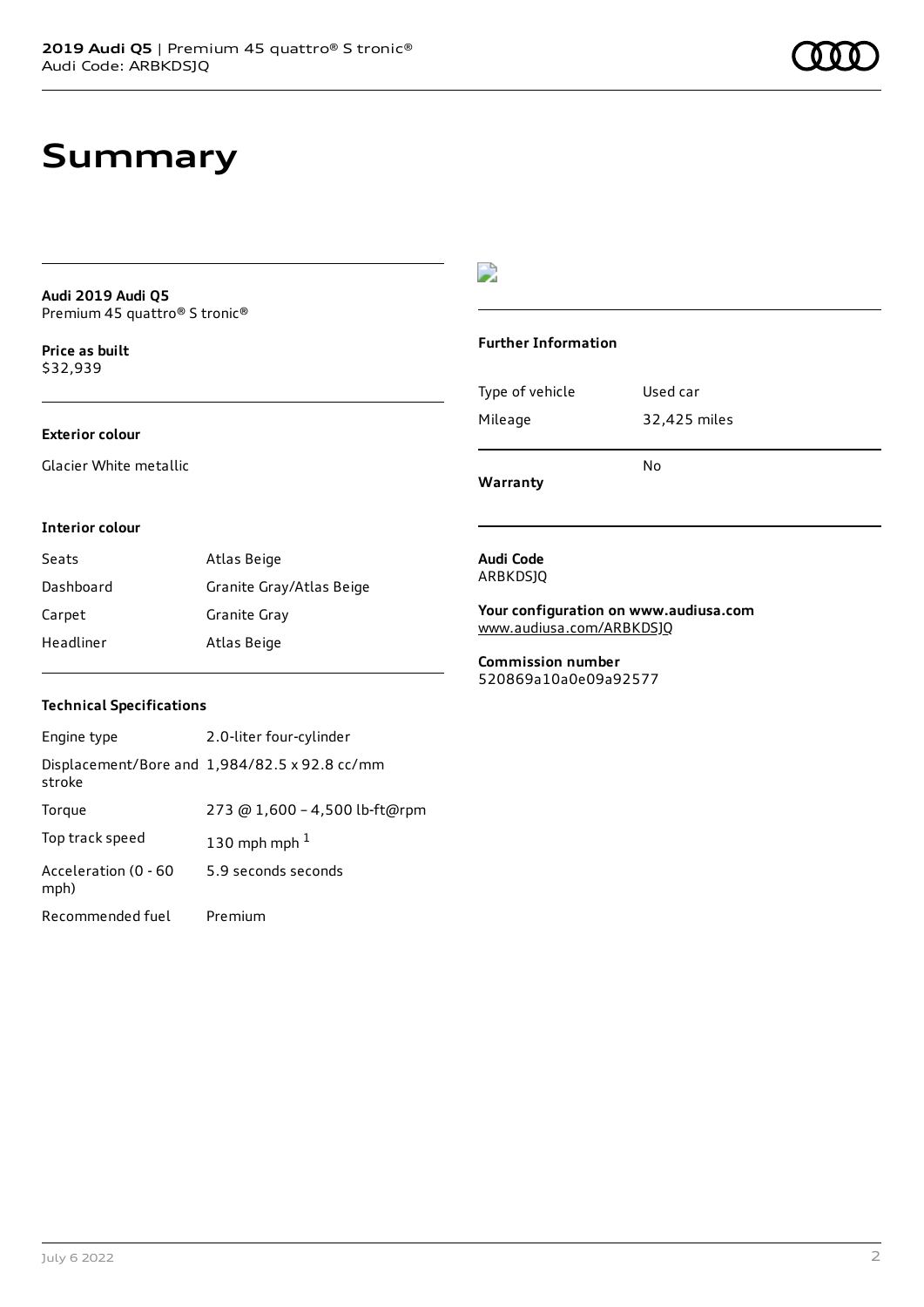# **Equipment**

Glacier White metallic

Audi advanced key-keyless start, stop and entry

Power-adjustable, auto-dimming, power-folding, heated exterior side mirrors with memory

Convenience package

Panoramic sunroof

Audi pre sense® rear

Audi side assist

SiriusXM® Satellite Radio

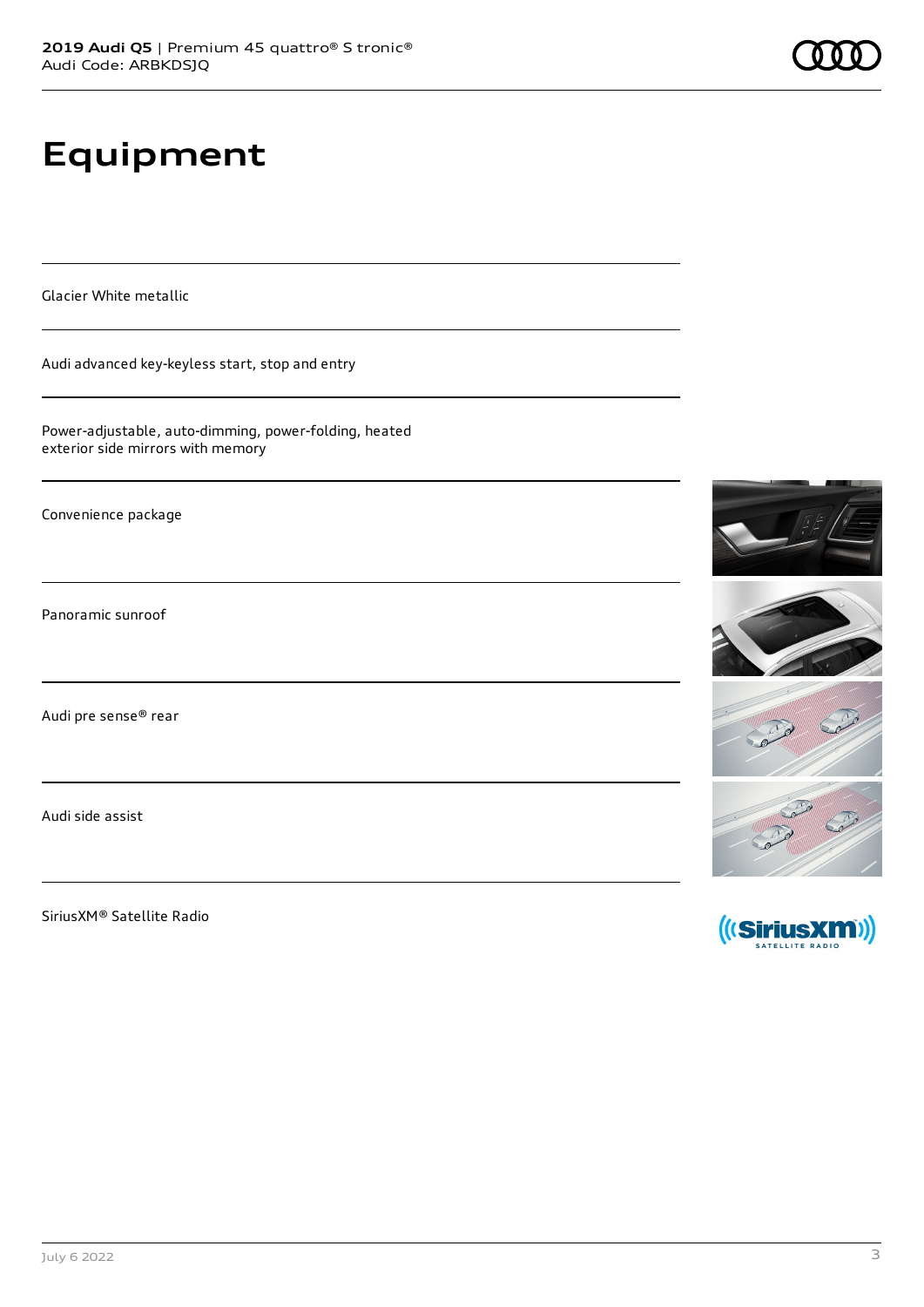| 4UB | Driver and front passenger airbags                               |
|-----|------------------------------------------------------------------|
| UH1 | Electromechanical parking brake                                  |
| 8T2 | Cruise control with coast, resume and<br>accelerate features     |
| VC2 | Garage door opener (HomeLink®)                                   |
| 4H5 | Electronic child locks                                           |
| OZ7 | Electromechanical power steering                                 |
| 7K6 | Tire-pressure monitoring system                                  |
| 4X3 | Front thorax side airbags and Sideguard®<br>head curtain airbags |
| 3B7 | Lower Anchors and Tethers for Children<br>(LATCH) in rear seats  |
|     |                                                                  |

#### **Exterior**

| 1D8             | Provision for towing bracket                             |
|-----------------|----------------------------------------------------------|
| 1S1             | Car jack                                                 |
| 1 B A           | Dynamic suspension system                                |
| 3S1             | Aluminum roof rails                                      |
| 511             | Adaptive rear spoiler                                    |
| 8IH             | Xenon plus headlights with LED daytime<br>running lights |
| HX <sub>2</sub> | 18" 235/60 all-season tires                              |
| 8SP             | LED taillights with dynamic turn signals                 |
| VW1             | Rear privacy glass                                       |
| 4ZB             | Aluminum trim around exterior windows                    |
| 40R             | 18" 5-double-spoke-dynamic design wheels                 |

| <b>Interior</b> |                                                                                     |
|-----------------|-------------------------------------------------------------------------------------|
| QE1             | Storage package                                                                     |
| 4M3             | Four beverage holders                                                               |
| 7M <sub>0</sub> | Plastic door sill inlays                                                            |
| 6N)             | Cloth headliner                                                                     |
| <b>9AO</b>      | Three-zone automatic climate control                                                |
| 4L7             | Auto-dimming interior rear view mirror with<br>digital compass                      |
| QQ1             | LED interior lighting package                                                       |
| 1XW             | Three-spoke multifunction steering wheel                                            |
| 7F <sub>9</sub> | Leather-wrapped gear selector                                                       |
| 4E7             | Power tailgate                                                                      |
| 5XF             | Driver and front-passenger extendable sun<br>visors with illuminated vanity mirrors |
| 3NS             | Sliding, split folding 40/20/40 rear<br>seatbacks with adjustable recline           |
| 7HA             | Without extended leather package                                                    |
| N1F             | Leather seating surfaces                                                            |
| 4A3             | <b>Heated front seats</b>                                                           |
| 5MG             | Dark Brown Walnut Wood inlays                                                       |

| <b>Infotainment and Driver Assistance</b> |                                                   |  |
|-------------------------------------------|---------------------------------------------------|--|
| 6K9                                       | Audi pre sense® basic and Audi pre sense®<br>city |  |
| 2H1                                       | Audi drive select                                 |  |

IW3 Audi connect CARE assistance and security services

UI2 Audi smartphone interface including Apple CarPlay™ and Google™ Android Auto™ for compatible devices

### **(1/2)**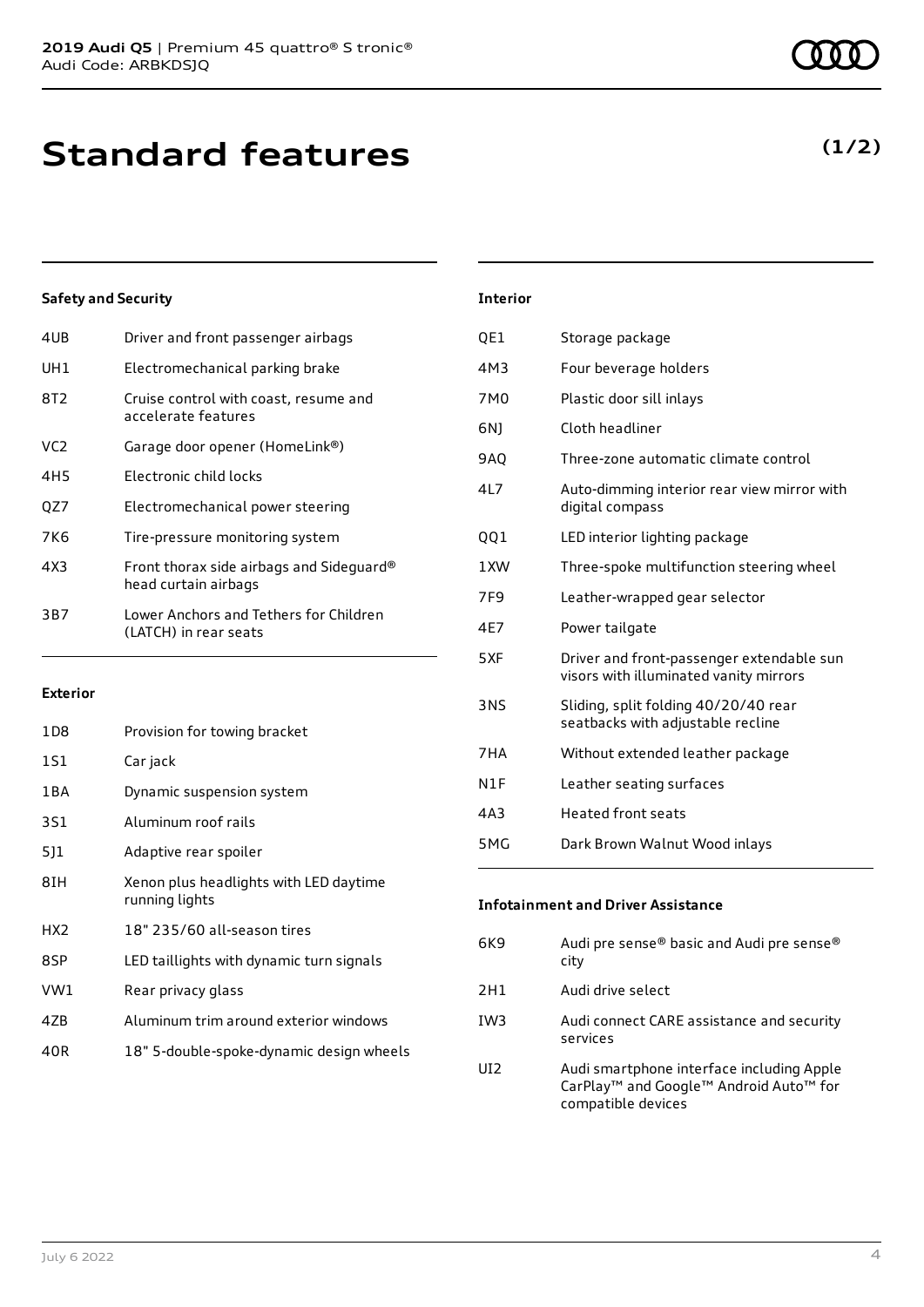# **Standard features**

### **Infotainment and Driver Assistance**

| KA <sub>2</sub> | Rear view camera                                                                 |
|-----------------|----------------------------------------------------------------------------------|
| 9VD             | Audi sound system                                                                |
| 9S7             | Color driver information system                                                  |
| 7UH             | Connectivity package                                                             |
| I8S             | MMI® radio                                                                       |
| 9ZX             | BLUETOOTH <sup>®</sup> wireless technology<br>preparation for compatible devices |

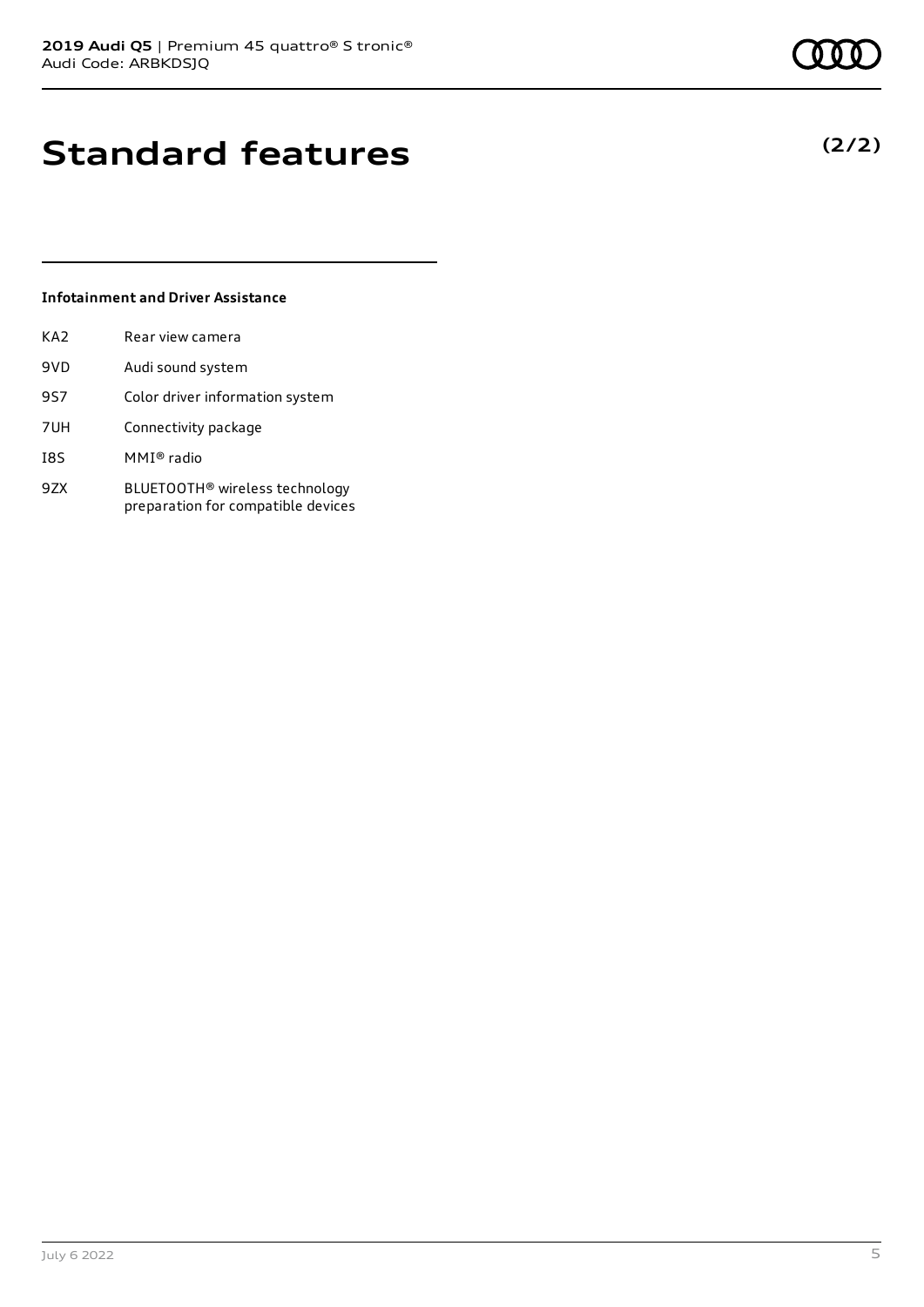## **Dealer remarks**

4D Sport Utility, Atlas Beige w/Leather Seating Surfaces, ABS brakes, Alloy wheels, Audi Advanced Key, Audi Pre Sense Rear, Audi Side Assist, Auto-Dimming Power Folding Mirrors, Compass, Convenience Package, Driver Seat Memory, Electronic Stability Control, Front dual zone A/C, Heated door mirrors, Heated front seats, Illuminated entry, Low tire pressure warning, Panoramic Sunroof, Power Liftgate, Remote keyless entry, SiriusXM All Access Service, Traction control. Certified. CARFAX One-Owner.

22/27 City/Highway MPG

Awards:

\* 2019 KBB.com Best Buy Awards \* 2019 KBB.com 10 Best Luxury SUVs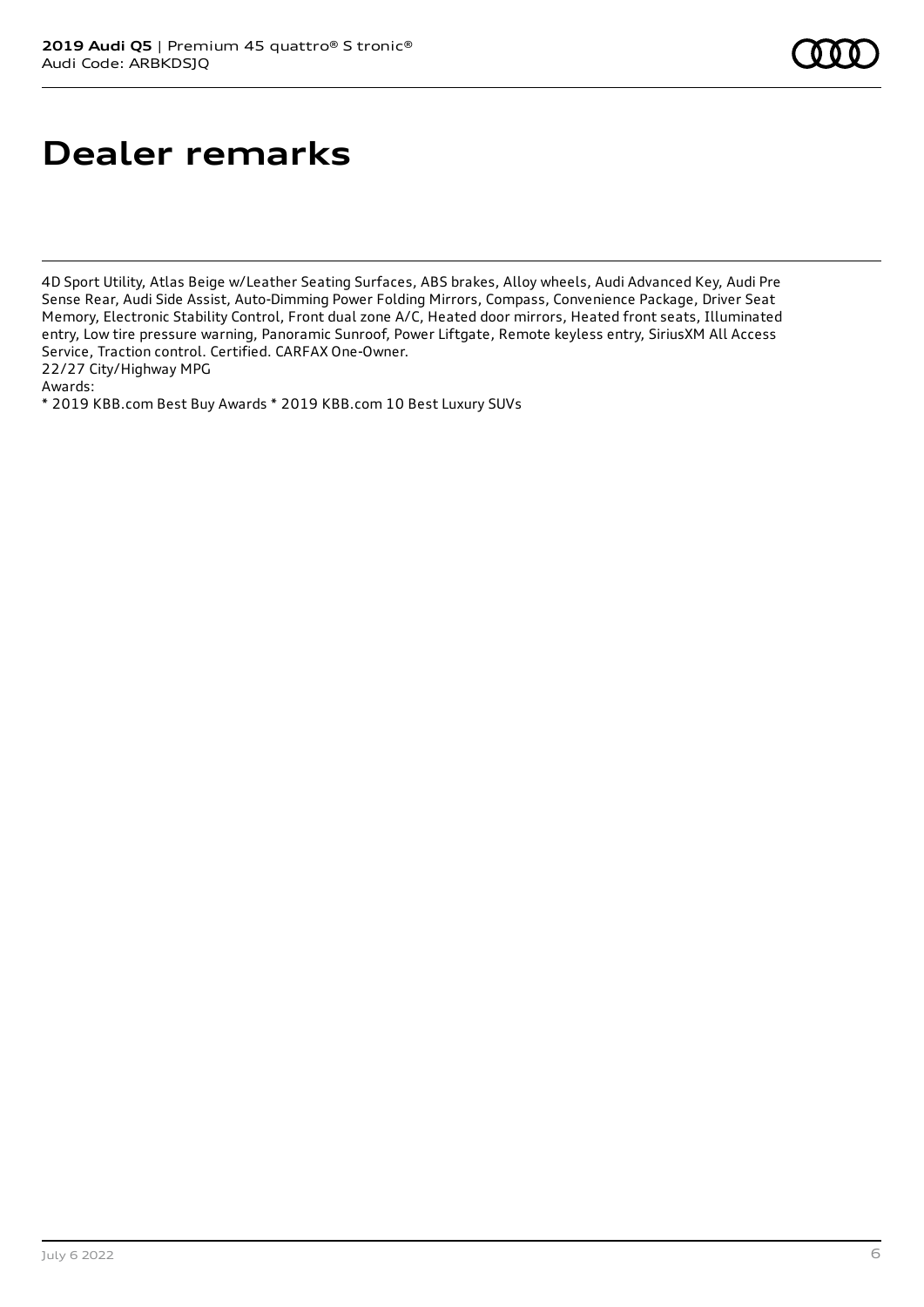### **Technical Specifications**

### **Engineering | Performance**

| Engine type                                 | 2.0-liter four-cylinder                       |
|---------------------------------------------|-----------------------------------------------|
| Power Level                                 | 45                                            |
| Max. output ps/hp                           | 248 @ 5,000 - 6,000 @ rpm                     |
| Towing capacity                             | 4,400-lb maximum towing capacity<br>lb        |
| Torque                                      | 273 @ 1,600 - 4,500 lb-ft@rpm                 |
| Valvetrain                                  | 16-valve DOHC with Audi valvelift<br>system   |
| Acceleration (0 - 60<br>mph)                | 5.9 seconds seconds                           |
| Engine block                                | Cast-iron                                     |
| Induction/fuel injection Turbocharged/TFSI® |                                               |
| Cylinder head                               | Aluminum-alloy                                |
| stroke                                      | Displacement/Bore and 1,984/82.5 x 92.8 cc/mm |
| Top track speed <sup>1</sup>                | 130 mph mph                                   |

#### **Electrical system**

| Alternator | 110-150 A   |
|------------|-------------|
| Battery    | 420 A/75 Ah |

### **Transmission | Drivetrain**

| Gear ratios: 6th         | 0.508:1                                                                                                                                                   |
|--------------------------|-----------------------------------------------------------------------------------------------------------------------------------------------------------|
| Gear ratios: Final Drive | 5.302:1                                                                                                                                                   |
| Gear ratios: 7th         | 0.386:1                                                                                                                                                   |
| Gear ratios: 4th         | 1.057:1                                                                                                                                                   |
| Transmission             | Seven-speed S tronic <sup>®</sup> dual-clutch<br>automatic transmission and<br>quattro <sup>®</sup> all-wheel drive with ultra <sup>®</sup><br>technology |
| Gear ratios: 2nd         | 2.190:1                                                                                                                                                   |
| Gear ratios: 3rd         | 1.517:1                                                                                                                                                   |
| Gear ratios: Reverse     | 2.750:1                                                                                                                                                   |
| Gear ratios: 1st         | 3.188:1                                                                                                                                                   |
|                          |                                                                                                                                                           |

### **Steering**

| Steering type                              | Electromechanical power steering<br>system |
|--------------------------------------------|--------------------------------------------|
| Turning diameter, curb- 38.4 ft<br>to-curb |                                            |
| Steering ratio                             | 15.8:1                                     |
|                                            |                                            |
| <b>Suspension</b>                          |                                            |
| Front axle                                 | Five-link front suspension                 |
| Rear axle                                  | Five-link rear suspension                  |

#### **Brakes**

| Front brakes | 13.3 (ventilated disc) in |
|--------------|---------------------------|
| Rear brakes  | 13.0 (ventilated disc) in |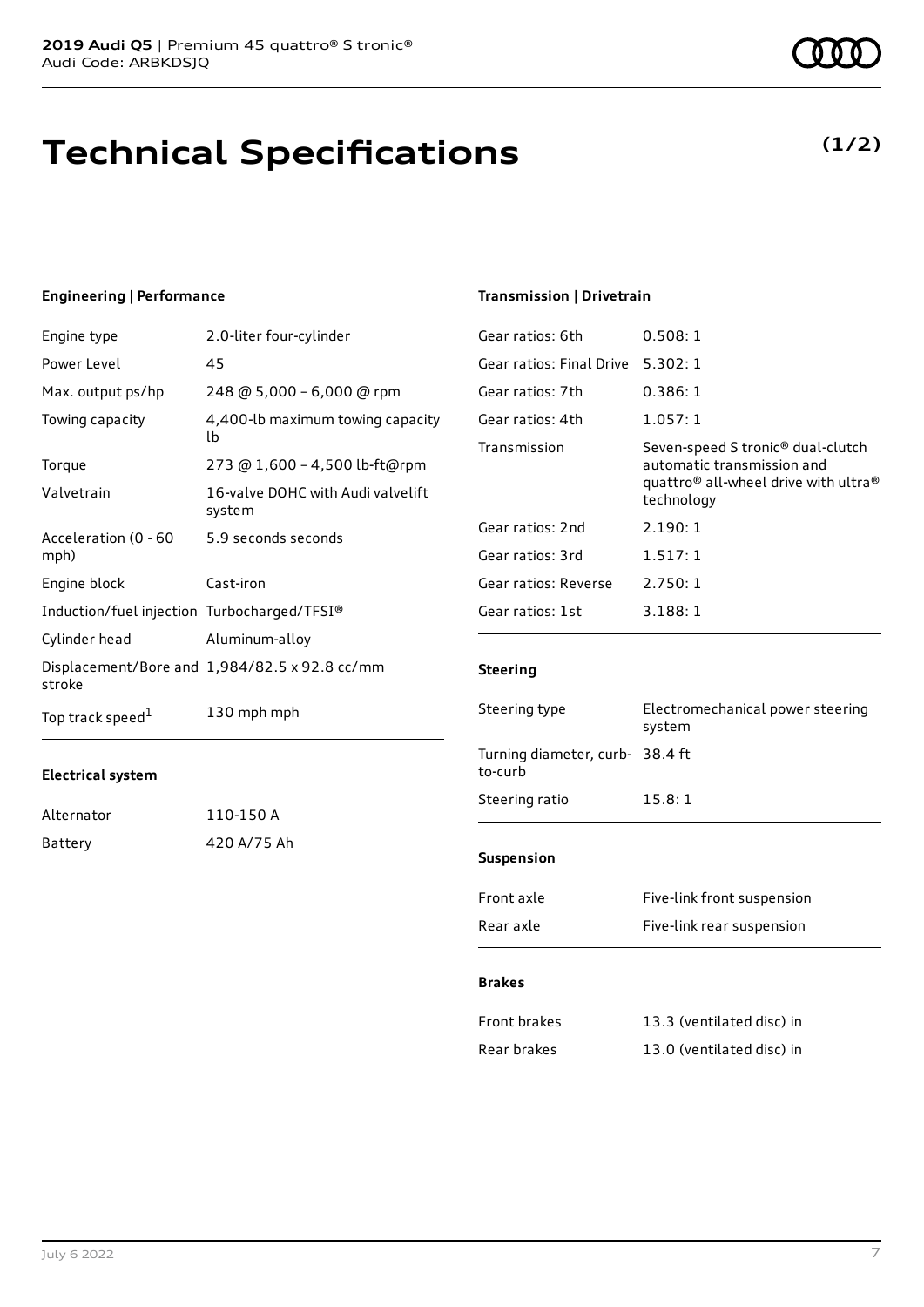## **Technical Specifications**

### **Body**

| Material                      | Multi-material body construction<br>(steel and aluminum composition) |  |
|-------------------------------|----------------------------------------------------------------------|--|
| <b>Warranty   Maintenance</b> |                                                                      |  |

| Warranty    | 4-year/50,000-mile Audi New<br>Vehicle Limited Warranty                                   |
|-------------|-------------------------------------------------------------------------------------------|
| Maintenance | 12-month/10,000-mile (whichever<br>occurs first) NO CHARGE first<br>scheduled maintenance |

### **Exterior Measurements**

| Height                           | 65.3 in  |
|----------------------------------|----------|
| Overall width without<br>mirrors | 74.5 in  |
| Length                           | 183.6 in |
| Wheelbase                        | 111.0 in |
| Drag coefficient                 | 0.32 Cw  |
| Overall width with<br>mirrors    | 84.3 in  |
| Track rear                       | 63.3 in  |
| Track front                      | 63.6 in  |
| Curb weight                      | 4,045 lb |
| Ground clearance,<br>loaded      | 8.2 in   |

#### **Interior measurements**

| Seating capacity                          | 5                      |
|-------------------------------------------|------------------------|
| Shoulder room, rear                       | 56.5 in                |
| Head room with front<br>sunroof           | 40.2 in                |
| Leg room, rear                            | 37.8 in                |
| Shoulder room, front                      | 57.7 in                |
| Head room with rear<br>sunroof            | 37.7 in                |
| Head room, rear                           | 39.3 in                |
| Leg room, front                           | 41.0 in                |
| Head room, front                          | 41.7 in                |
| Cargo volume, rear<br>seatbacks up/folded | 25.1/53.1 cu ft, cu ft |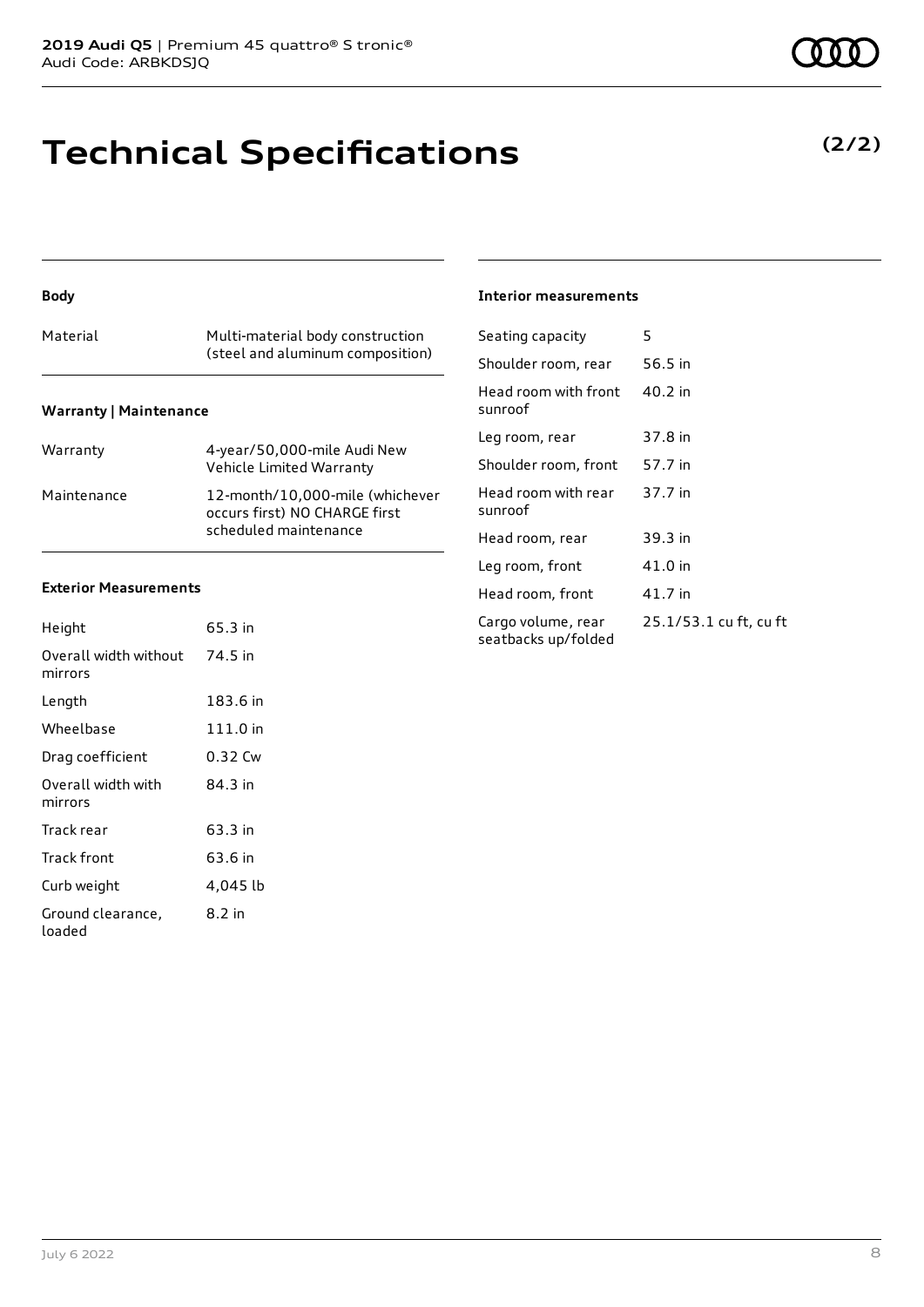### **Consumption- and emission**

**Consumption by NEDC**

combined 24 mpg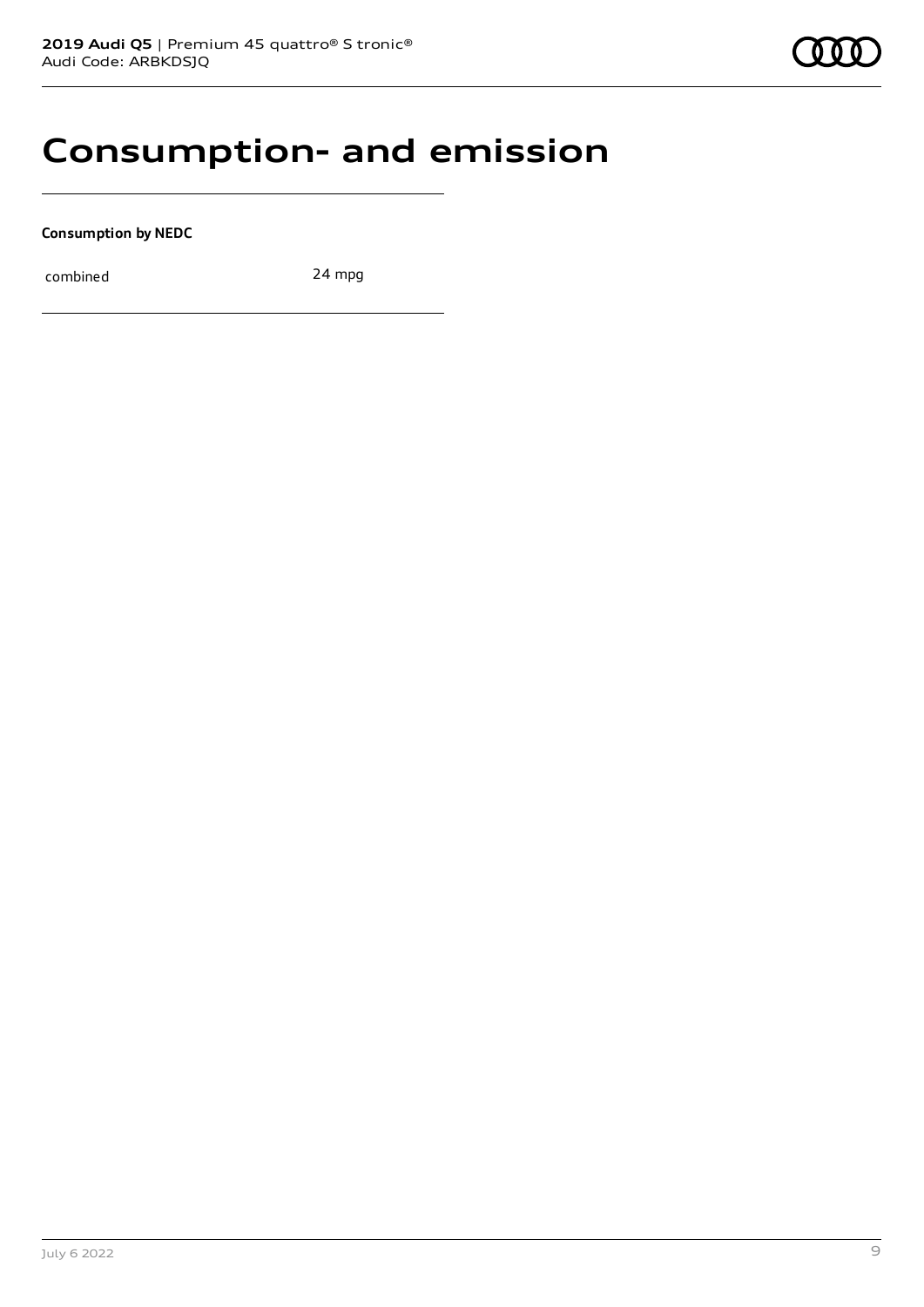

### **Contact**

Dealer **Audi North Scottsdale**

7150 E Princess Dr 85054 Phoenix AZ

Phone: +14805384000 FAX: 4805384005

www: [https://www.audinorthscottsdale.com](https://www.audinorthscottsdale.com/)